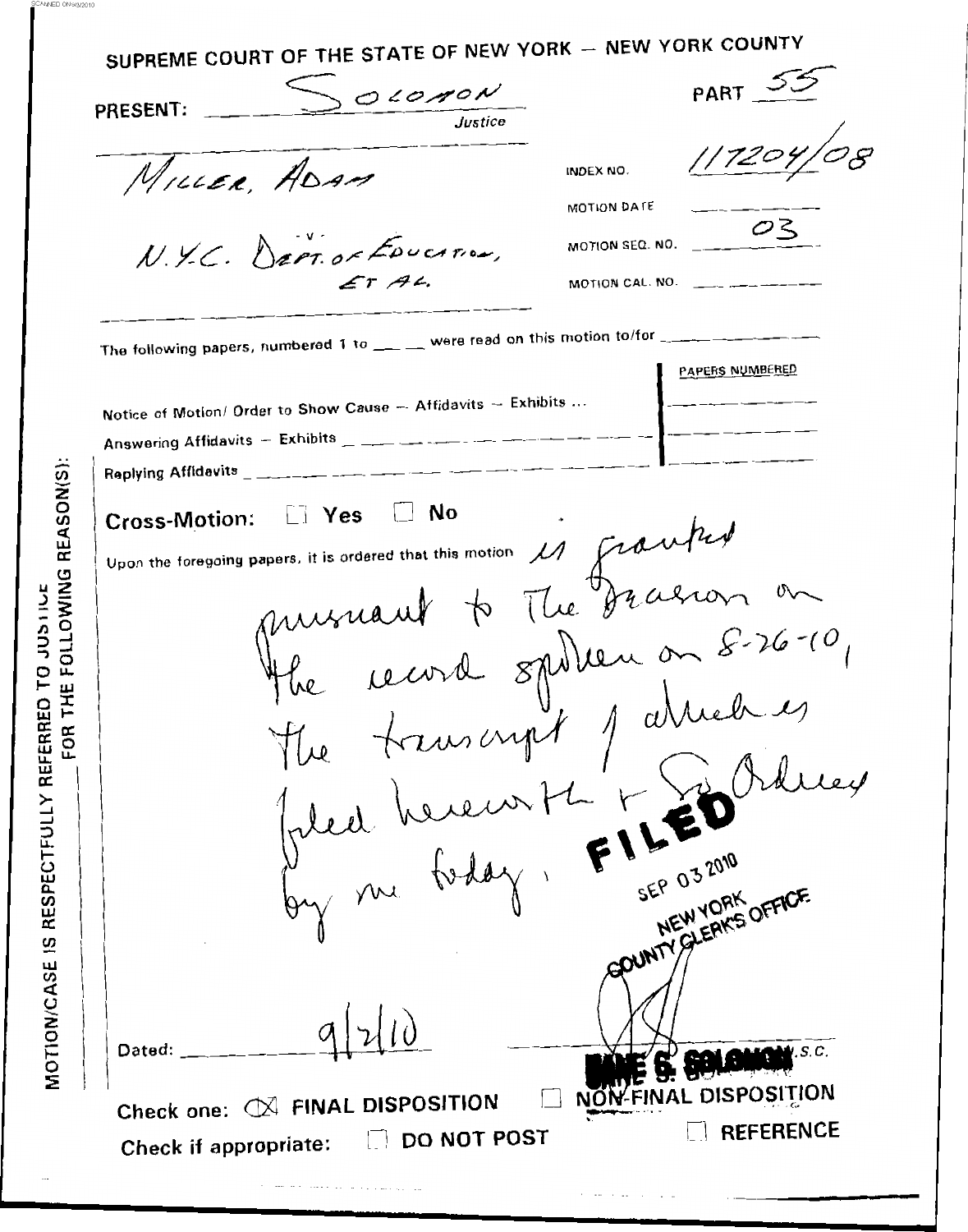SUPREME COURT OF THE STATE OF NEW YORK *2*  COUNTY OF NEW YORK : CIVIL PART 55 *3*   $- X$ 4 n The Matter of the Application of 5 ADAM MILLER Petitioner, *6 7*  - **against**  IEW YORK CITY DEPARTMENT OF EDUCATION, *8*  Respondent. TOEL I. KLElN *I*  **as** Chancellor of the NEW YORK CITY IEPARTMENT OF EDUCATION, PRINClPAL **OF** NEST+m 9 ;CHOOL OF THE NEW YORK CITY IEPARTMENT OF EDUCATION, 10 11 12 **Index** Number 117204/08 .- **<sup>13</sup>** 4ugust *26,* 2010 14 *60* Centre Street 15 New **York,** New **York**  10007 BEFORE: 16 THE HONORABLE JANE SOLOMON, 17 Justice. **18**  A P P E A RAN *C* E *S:*  1s Messrs. Glass Krakower LLP 2c Attorneys for Petitioner 11 **Penn** Plaza 21 New **York,** New York 10001 By: Bryan D. Glass, Esq. *2; 2:*  Assistant Corporation Counsel 24 **Attorneys** for **Respondents**  100 Church **Street,** Room **2-318**  *25*  **New** York, New York **10007**  By: Abra *S.* **Mason,** Asst. **Corp.** Counsel 26 Evelyn Mysch, C.S .R., R.P.R

*.c*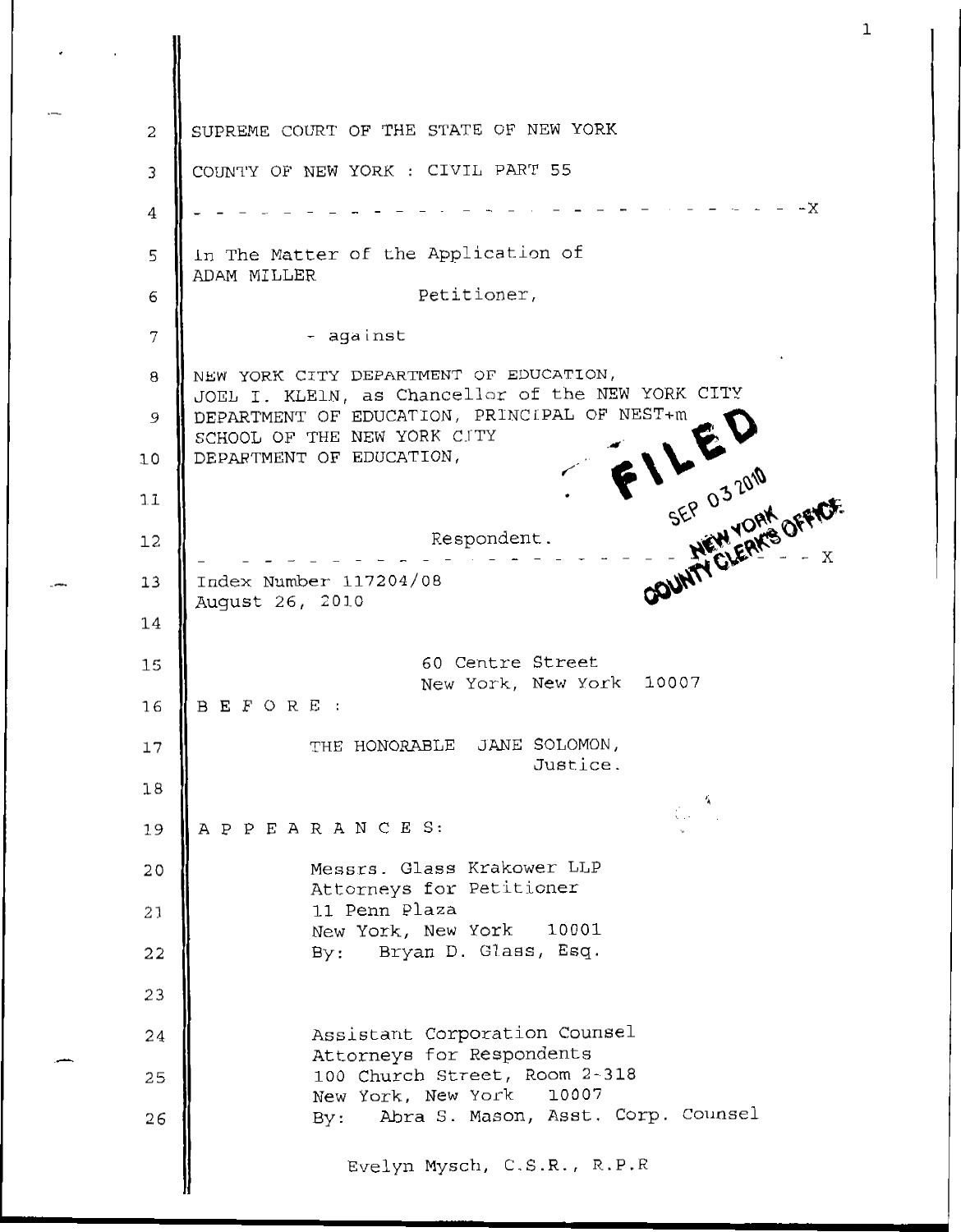Proceedings 1 \* \* *2 3*  (A recess was taken.) (After the recess the 4 *5*  following occurred:) THE COURT: **I** have discussed an **6 amicable** resol.ution which apparently can't **be**  *7 8*  accomplished while I sit with the lawyers any further today, so this is the way I have 9 determined to leave things .  $10$ 1 am going to j.ssue a **decision** on 11 12 this order to show cause. There are three  $\sim$  13 requests for relief. The first is to order the Respondents 14 to, effective **September** 8, 2010, namely the 15 16 beginning of the 2010 through '11 school year, reinstate **Petitioner to** his tenured teaching 17 position as **a** high school English teacher at  $18$ NEST+m, which is the last position in the 19 school he **occupied before** he was wrongfully *2(*  terminated. *2:*  As to that fj.rst **request** for: relief, 2: I'm satisfied from the narrative I engaged with 23 you earlier that the petition was seeking that *2*  relief which **would** flow from vacatur or 25 rescission of the resignation **letter** the 26 Evelyn **Mysch,** C.S.R., R.P.R

-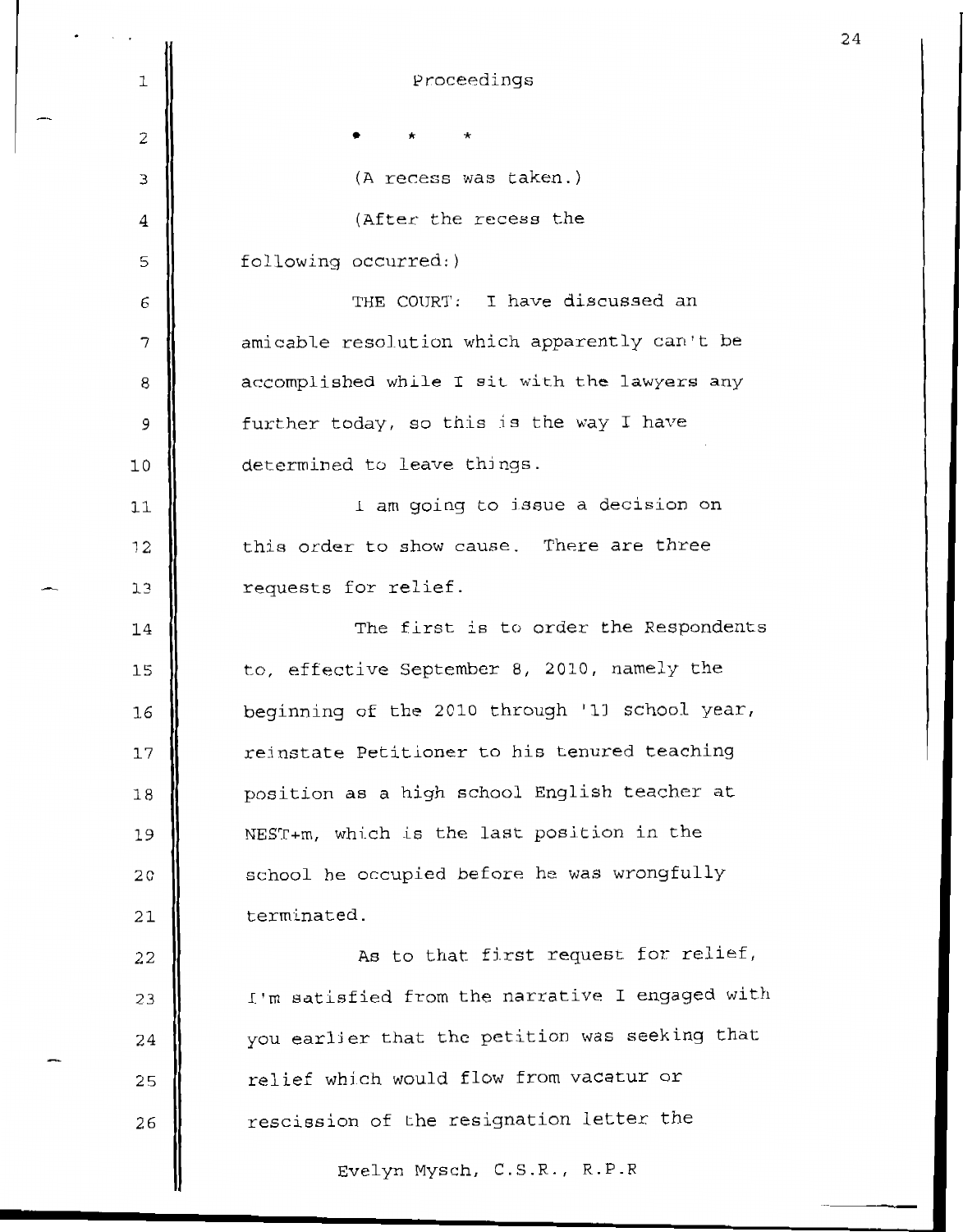## Proceedings

I

*2* 

*3* 

4

*5* 

6

**7** 

a

9

10

11

1;

15

14

16

17

18

19

20

21

*22* 

*23* 

24

*25* 

*26* 

\_- 1:

&

Petitioner tendered to Miss Livanis on her representation that she would **do things** which in **the end** she did not do, so if I'm going **to**  reinstate him to the status quo ante, that *e* which **is** what relief 1 granted, the Respondent: **must** reinstate him to his tenured **teaching position** as a high **school** English teacher at NEST+m.

The decretal paragraph directed **that**  he be reinstated **retroactive** or effective as at **August** *28,* 2008 and **I would** think that both parties being represented **before me as** I speak **this decision,** that the **reinstatement should be**  effective September 8 -- I'm sorry -- that the reinstatement needs to be *nunc pro tunc*  August 28, 2008 and it should be implemented within **ten** days of service of **a** copy of the **order** hereon with **notice of** entry, failing which, the Respondent would be **exposed to** the **consequences** of failing **to** honor a direction **of**  the Court.

Now, the **second request** for relief *is*  **ordering** Respondent to **restore** Petitjoner **to**  his salary, health **insurance** and all other benefits and emoluments of employment effective

Evelyn **Mysch,** C.S.R., R.P.R

25

**PAK 5 SOOM**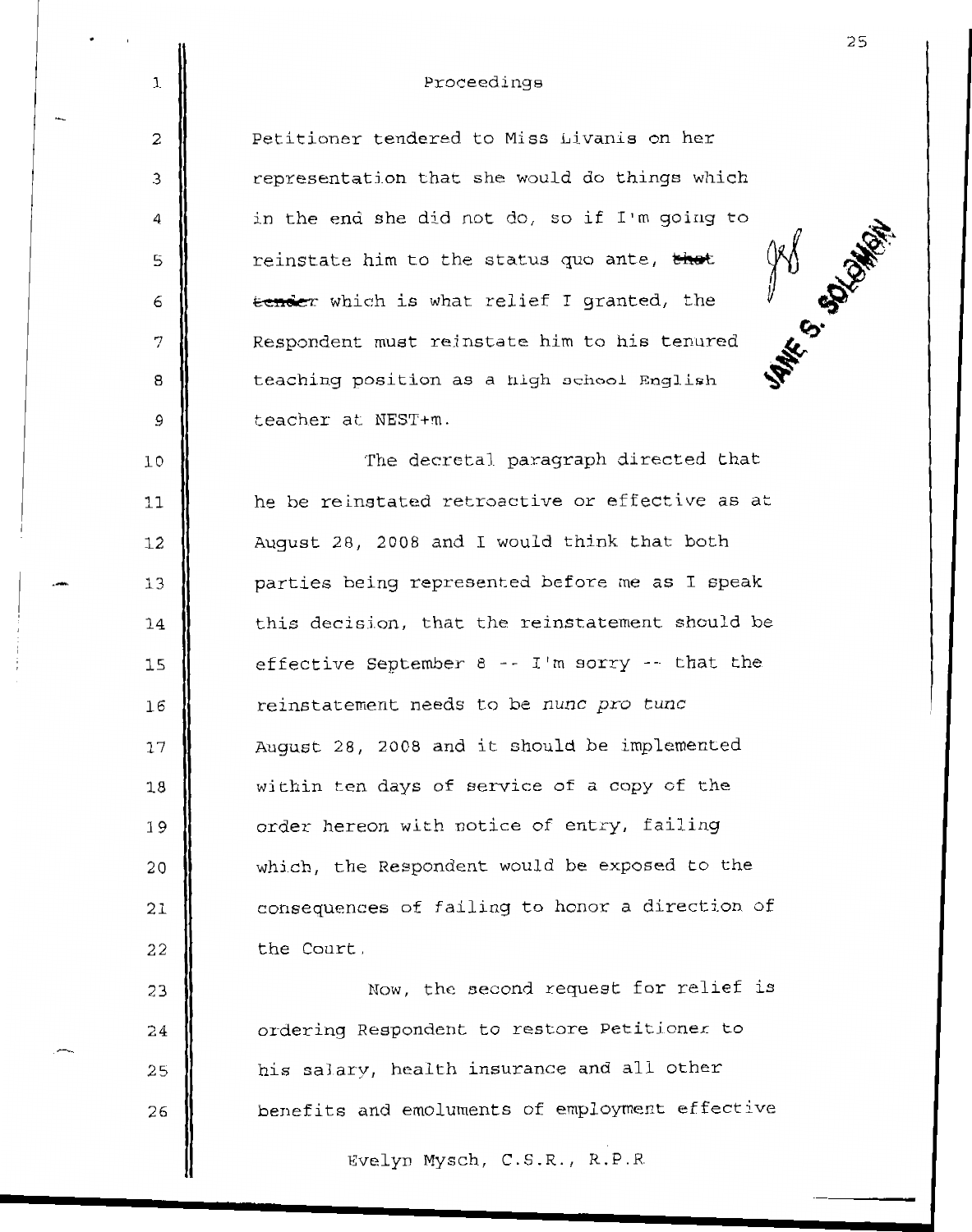|  |     | 26                                                  |
|--|-----|-----------------------------------------------------|
|  | 1   | Proceedings                                         |
|  | 2   | five days after execution of the date of this       |
|  | 3   | order or to otherwise be held in contempt           |
|  | 4   | pursuant.                                           |
|  | 5   | Aside from the fact that that's not                 |
|  | 6   | English, perhaps it would be best if I              |
|  | 7   | clarified the decision and order of May 11,         |
|  | 8   | 'S. SOLOMON<br>2010.                                |
|  | 9   | Mr. Miller's reinstatement as at                    |
|  | 10  | ember 28, 2008 shall be at the salary,              |
|  | 11  | JANE<br>health insurance and other pension or other |
|  | 12  | benefits which normally flow from the status he     |
|  | 13  | enjoyed and to which I have caused him or           |
|  | 14  | directed that he be reinstated and the timeline     |
|  | 15  | in respect of that reinstatement which I just       |
|  | 1.6 | set forth applies to the second portion of this     |
|  | 17  | order to show cause.                                |
|  | 18  | The dollar value of what was unpaid                 |
|  | 1.9 | remains before the Referee, who, unfortunately      |
|  | 20  | was unable to give you his time today and           |
|  | 21  | nothing else having been presented to me for        |
|  | 22  | decision, I decline to step into the middle of      |
|  | 23  | the dispute over the dollar value of what needs     |
|  | 24  | to be calculated and paid to Mr. Miller because     |
|  | 25  | it doesn't flow automatically from something        |
|  | 26  | called a reinstatement.                             |
|  |     | Evelyn Mysch, C.S.R., R.P.R                         |

*26*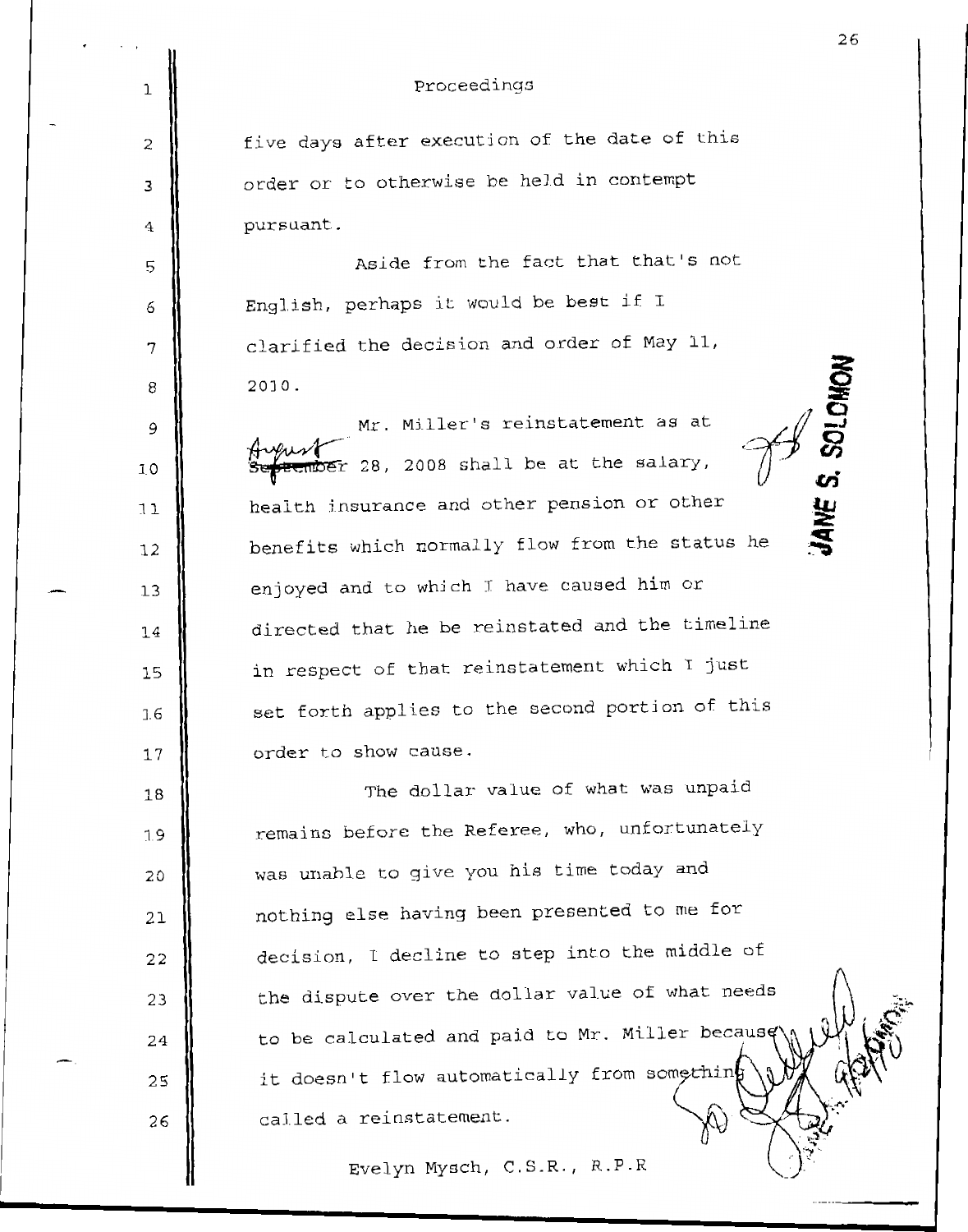| $\mathfrak{r}$<br>1 | Proceedings                                     |
|---------------------|-------------------------------------------------|
| 2                   | The foregoing is the decision and               |
| 3                   | order of the court.                             |
| 4                   | It needs to be obtained from Evelyn             |
| 5                   | in short order. I will so order it and send it  |
| 6                   | and the gray sheet down to the county clerk     |
| 7                   | together. I think that's the right way to do    |
| 8                   | it. And I thank you very much an wish you good  |
| 9                   | luck.                                           |
| 10                  | MR. GLASS: Your Honor, you just                 |
| 11                  | mentioned September 28 as the date; I think you |
| 12                  | intended September 8th. I just want to make     |
| 13                  | sure $-$                                        |
| 14                  | THE COURT: Once I see it, I will do             |
| 15                  | my best.                                        |
| 16                  |                                                 |
| 17                  | $FILED\nSEP O32010$                             |
| 18                  |                                                 |
| 19                  | COUNTY CLEAKS OFFICE                            |
| 20                  |                                                 |
| 21                  |                                                 |
| 22                  |                                                 |
| 23                  |                                                 |
| 24                  |                                                 |
| 25                  |                                                 |
| 26                  |                                                 |
|                     | Evelyn Mysch, C.S.R., R.P.R                     |